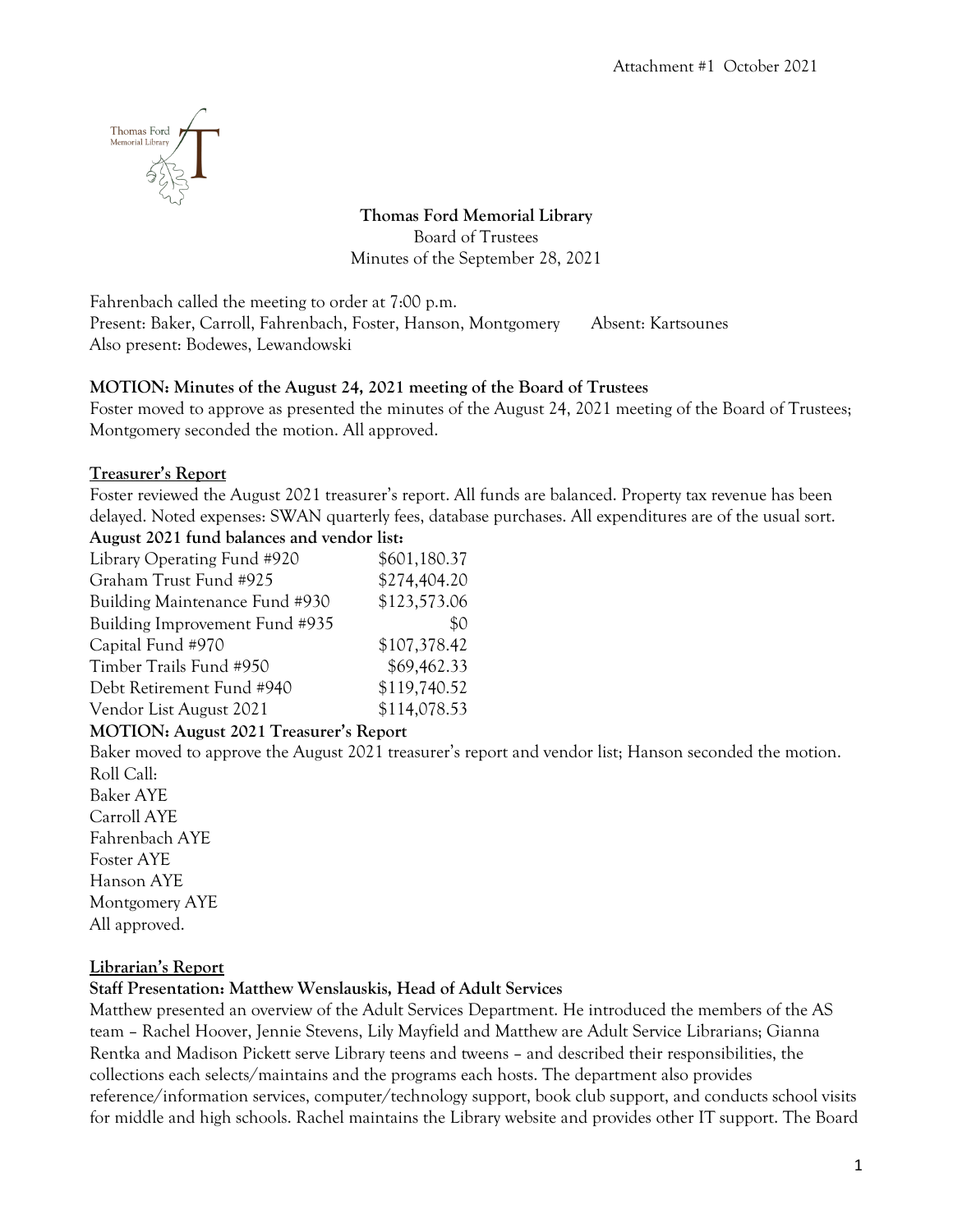thanked Matthew for the informative presentation. The Head of the Circulation Department will present in November.

- **FY22 Budget.** The FY22 budget process is discussed later on the agenda. Chairs of the Building and Grounds Committee and Personnel Committee will meet with Bodewes in October to discuss 2022 expenditures.
- **The Library Signage Project**. There is an onsite team meeting tomorrow with the ASI Signs designer and project manager to begin the concept work and obtain feedback on initial ideas. A second review is scheduled for late October. The project is to develop, fabricate and install an original sign concept that will address interior signage needs throughout the building; this is the planned next step following the 2019 interior renovation. Fabrication and installation will take place in 2022.
- **Fine Free Libraries**. The Board will continue to monitor the topic and revisit next year. While fines can be a barrier to service this has not been an issue at Thomas Ford; our fine revenue is not significant and patron-friendly practices ease the process. In the past year nearly 40% of suburban Chicago libraries have become fine free, including many neighboring libraries.
- **Staff Updates.** The Library is pleased to welcome three new staff members. Lily Mayfield is a new Adult Services Librarian, and Monika Kreuger and Liesel Metz have joined the Circulation Department.
- **Statistics and Departmental Reports** were presented.

#### **Visitors/Public Comment**: None.

#### **Communications**:

There were no communications.

#### **Committees**:

#### **Finance**

**FY22 Budget.** A meeting of the Finance Committee was called for October 26 immediately preceding the regular Board meeting for the purpose of budget planning. Bodewes reviewed the budget process and timeline. Draft #1 of the FY22 budget will be reviewed at the October Board Meeting. The final budget will be presented for approval at the combined November/December meeting. The approved budget will be presented to the Village Board at the Village Board meeting in December.

# **Building and Grounds**

Carroll provided an update on current activities and issues. It's been a busy facility month.

- Replacement of the damaged book drop and bike rack, including necessary cement work, has been completed. Library patrons and staff welcome their return.
- A sump pump (one of two) failed due to obstruction and was replaced. A replacement pump held in onsite reserve avoided disruption; an additional pump was also purchased for reserve.
- The elevator is scheduled for installation of a new compressor valve. This significant repair should resolve persistent operational issues.
- HVAC service was necessary and of the usual sort.
- Efforts continue to resolve the faulty lighting issue on the main level. The manufacturer is committed to replacing the pendant lights (installed during the renovation) to our satisfaction. An onsite meeting is scheduled with representatives from the manufacturer (RBW), the distributor (KSA) and our electrician (Anchor). Interim fixtures will be installed as necessary pending complete resolution. Renovation architect and construction management team of Product Architecture+Design and Shales McNutt Construction continue to represent the Library's interests in this matter.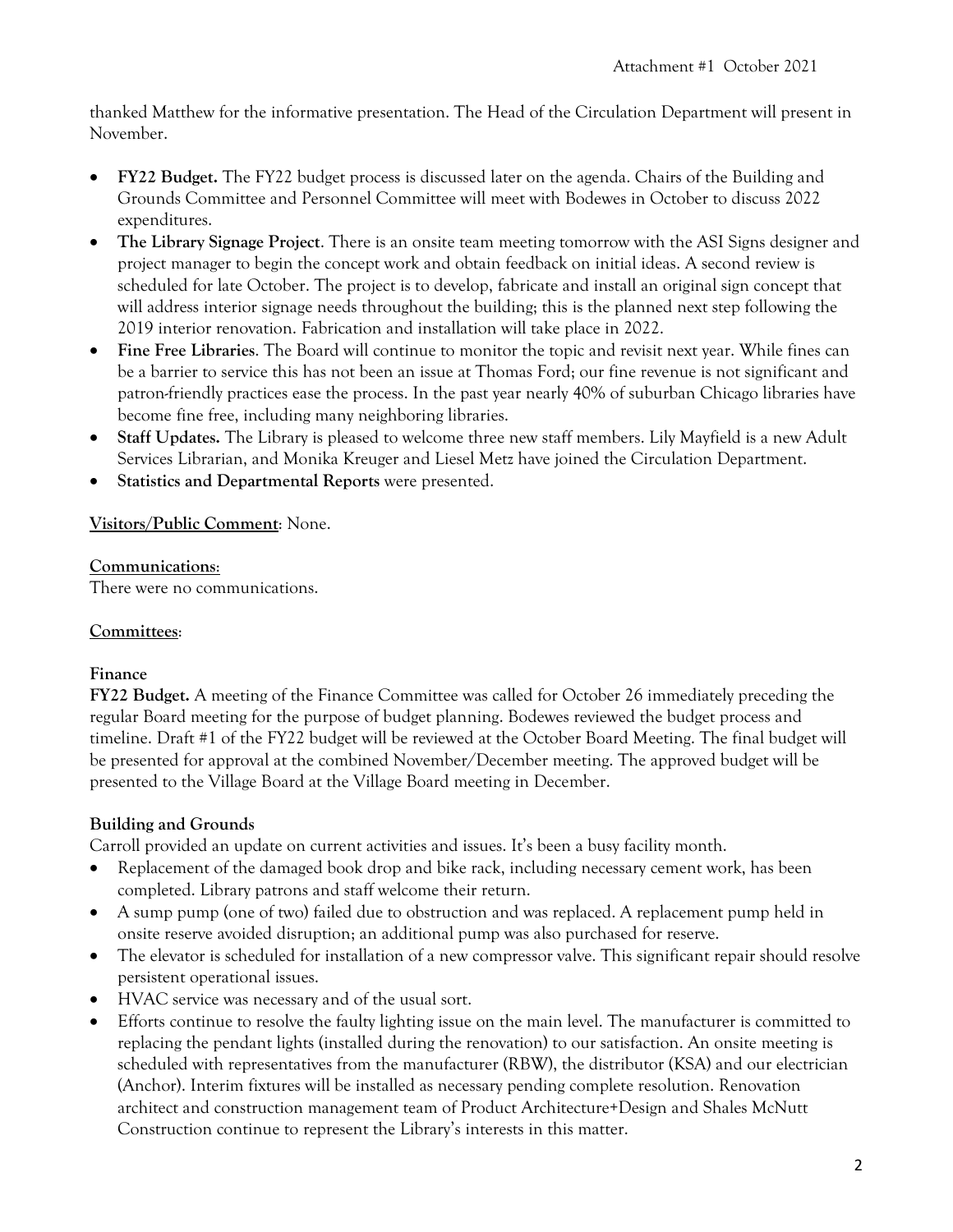### **Friends**

Montgomery reported on the September 8 meeting. Funding was approved for Youth Services holiday costume event and Welcome Baby Books program. Book donations have been robust. A Mini Book Sale will be held on November 6—7.

### **Foundation**

Bodewes reported on the September 21 meeting. The Foundation received a generous gift from the Jean Sobek trust. The Annual Appeal will begin in mid-October. The new donor management system, Little Green Light, will be in place and an online donation feature has been added. The Confidentiality Policy was reviewed; signed copies will be retained in the Foundation files.

# **Old Business**

### **Staff Recognition and Professional Development**

In the absence for the second year of staff in-service and appreciation programs and the Board's recognition of the excellent work done under challenging conditions, TFML branded hooded sweatshirts will be presented to each staff member. Professional development continues with professional organization memberships and participation in virtual classes. Trustees may purchase TFML sweatshirts for their personal use.

### **Service Model**

Masks are required inside the Library by all patrons and staff. The Library continues to follow all CDC, IDPH and Cook County mandates and recommendations.

# **New Business**

#### **Medical Emergencies Policy Review**

In keeping with the Policy Review Schedule FY21, Bodewes presented for review the Library's Medical Emergencies Policy (TFML Policy No. 8). The policy was streamlined for clarity and vetted by the Library attorney. Non-substantive changes were made.

**MOTION**: Hanson moved to approve the Medical Emergencies Policy as recommended; Foster seconded the motion.

Roll Call: Baker AYE Carroll AYE Fahrenbach AYE Foster AYE Hanson AYE Montgomery AYE All approved.

# **Computer Use Policy Review**

Illinois library law requires that this policy be reviewed every two year. Bodewes presented for review the Library's Computer Use Policy (TFML Policy No. 4). The Internet Use Policy section was amended to remove the sentance "*The user must have a valid, current library card*."